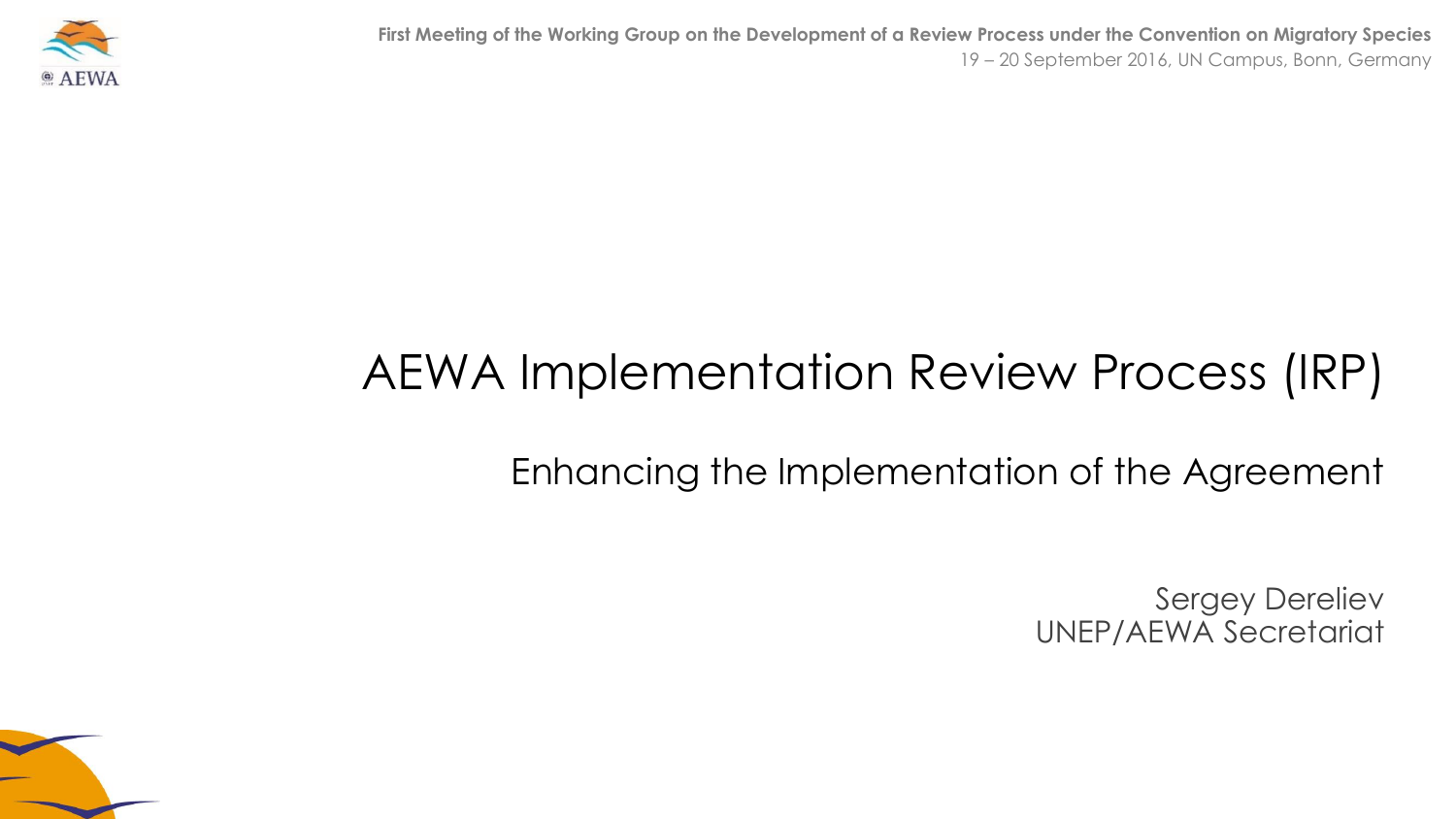

#### **Presentation overview**

- Background & procedure
- Brief overview of the IRP cases to date
- Lessons learned

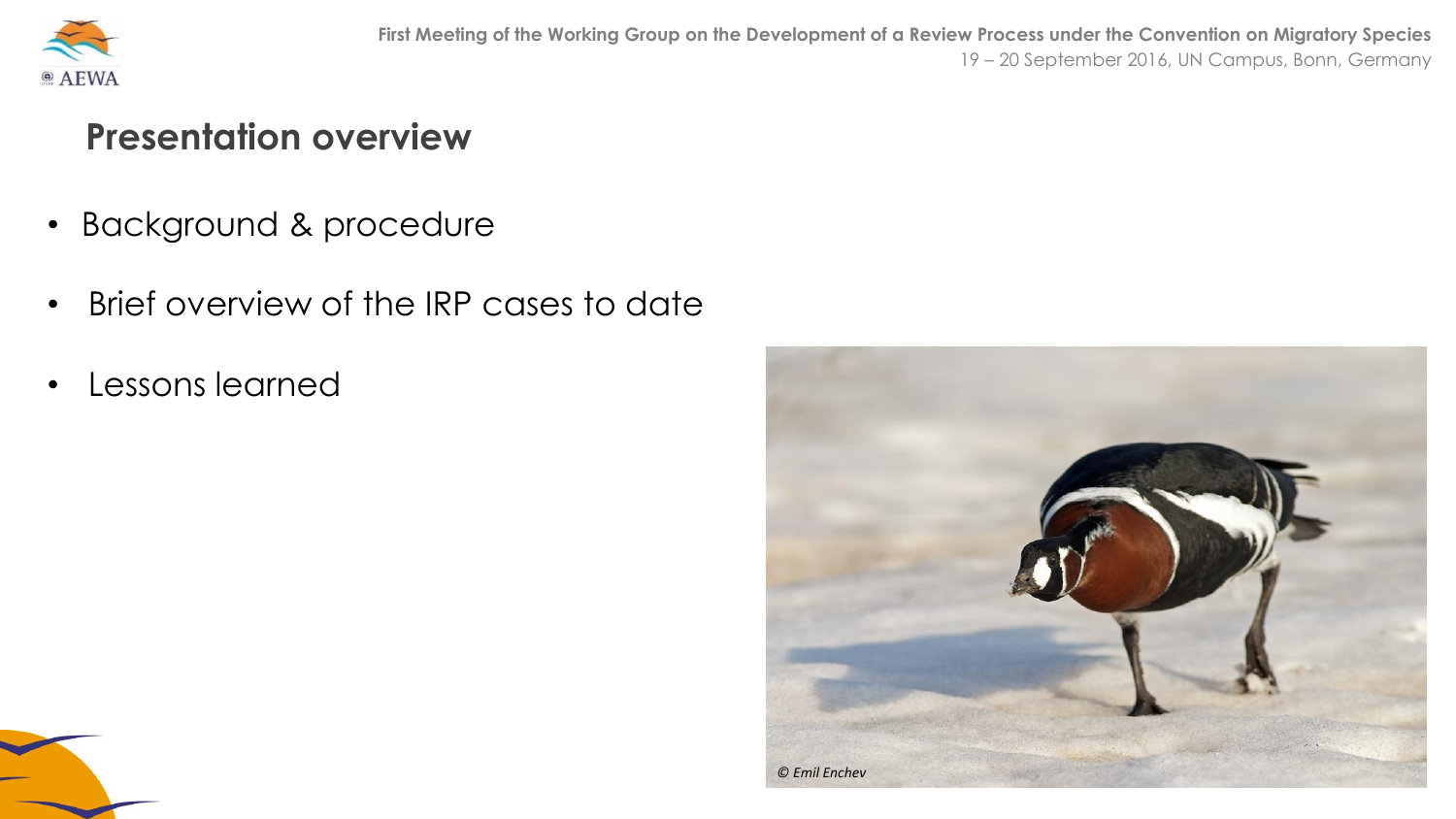

#### **Background & procedure**

IRP established by MOP4 in 2008 (Resolution 4.6) in accordance with Article VI.9(e). Dedicated webpage: [www.unep-aewa.org/en/activities/irp](http://www.unep-aewa.org/en/activities/irp)

Standing Committee (StC) mandated to address incidents of (potential) adverse effects on migratory waterbirds or on their sites/habitats as a result of human activities.

Procedure established after MOP4:

- IRP information sheet on possible cases available on AEWA website: [www.unep-aewa.org/en/activities/irp;](http://www.unep-aewa.org/en/activities/irp)
- When the Secretariat is notified of a possible case, the information received is forwarded to the Technical Committee for advice;
- TC advice is then forwarded to StC for consideration and decision on whether to open an IRP case or not;
- The StC Chair / the Secretariat approach the CP requesting more information to asses the case and if needed to undertake an on-the-spot assessment mission by an independent international expert team;
- The StC submits its recommendations to the CP and invites reports on their implementation.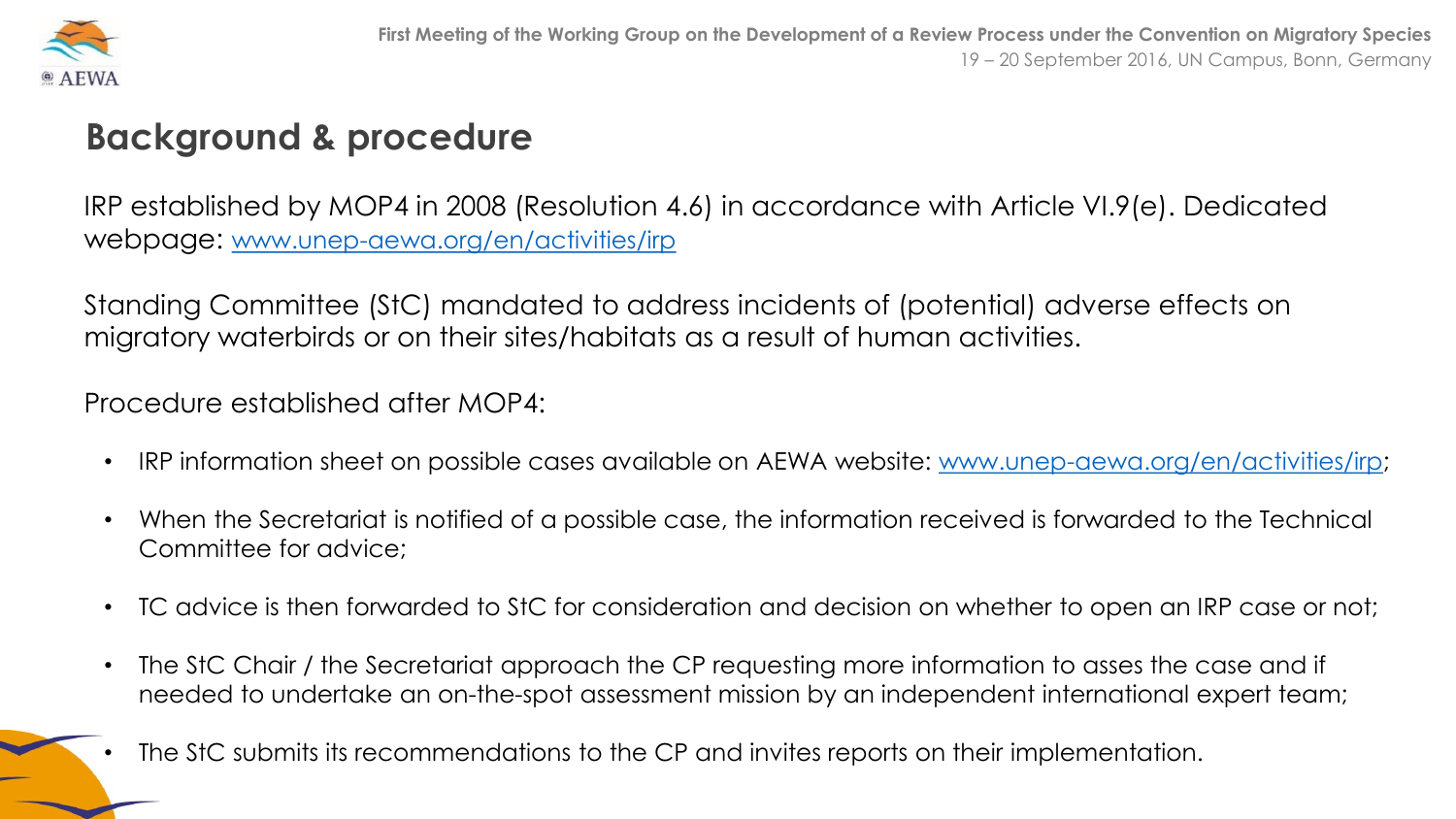

#### **SYRIAN ARAB REPUBLIC:** Illegal hunting of the critically endangered Sociable Lapwing (*Vanellus gregarius*)



- **TRIGGER:** IRP info sheet submitted by BirdLife Middle East about regular hunting incidents at SL roosts during migration. Case opened by the StC in September 2009.
- **ACTION TAKEN:** In February 2010 an AEWA on-the-spot assessment mission took place. Based on the missions report the AEWA StC submitted recommendations to the relevant national authorities.
- **STATUS:** Ongoing / on hold (due to ongoing political situation)

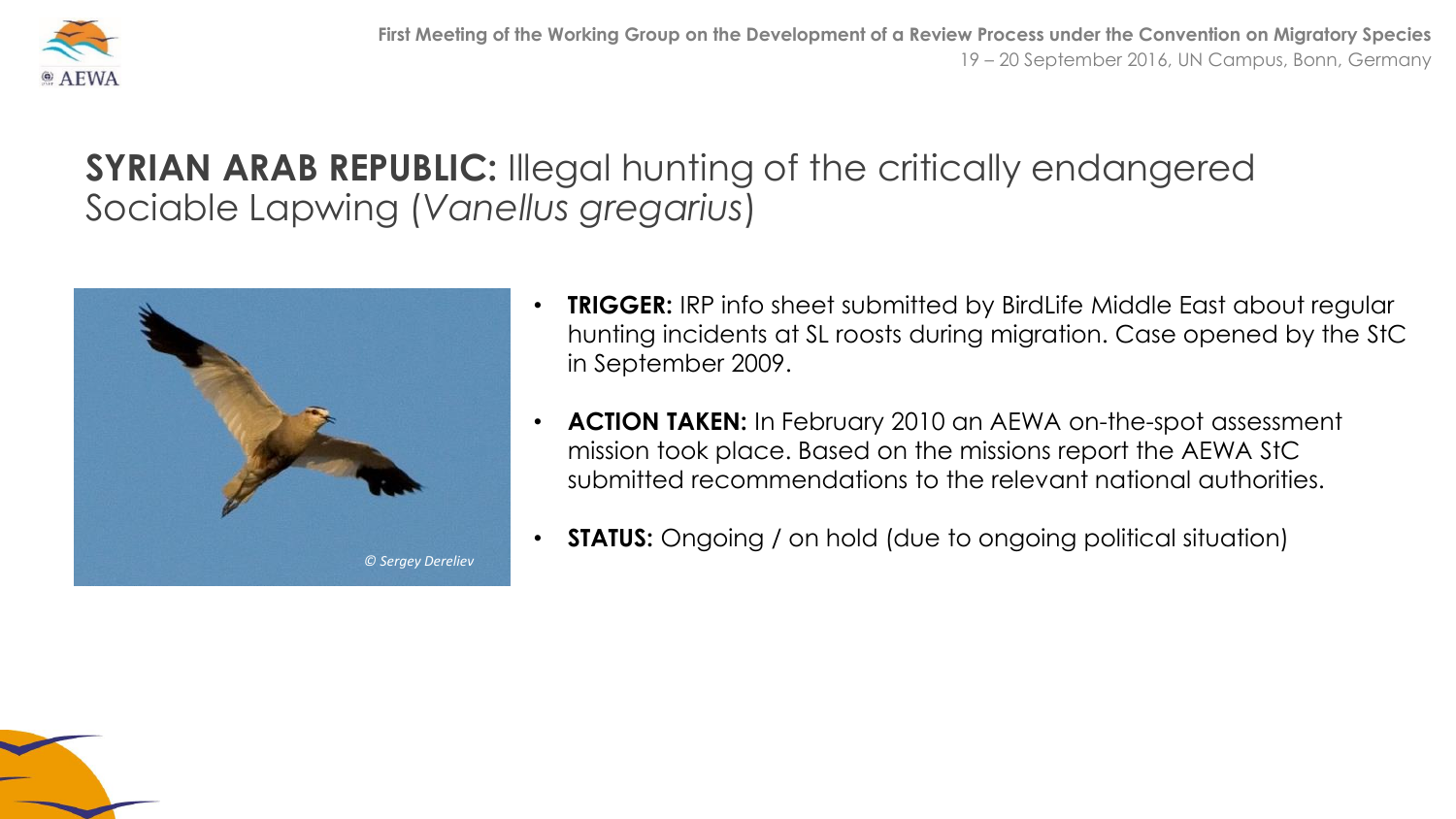

## **MONTENEGRO:** Drainage of the Salina of Ulcinj for Tourism Development



- **TRIGGER:** In December 2011 both AEWA and CMS Secretariats received information from various sources and sent a letter in consultation with their respective Standing and Scientific/Technical Committees. Case opened by the AEWA StC in early 2012.
- **ACTION TAKEN:** The Secretariat undertook consultations for a possible joint mission with the CMS, Ramsar and Bern Conventions. Lack of response from the Government of Montenegro until early 2015. In April 2015 the Secretariat attended an international conference on Ulcinj Salina which resulted in a list of action points with clear deadlines and responsibilities. The StC adhered to these action points and asked the government to report regularly.
- **STATUS:** The StC is monitoring the progress of implementation by the Government and updating its recommendations.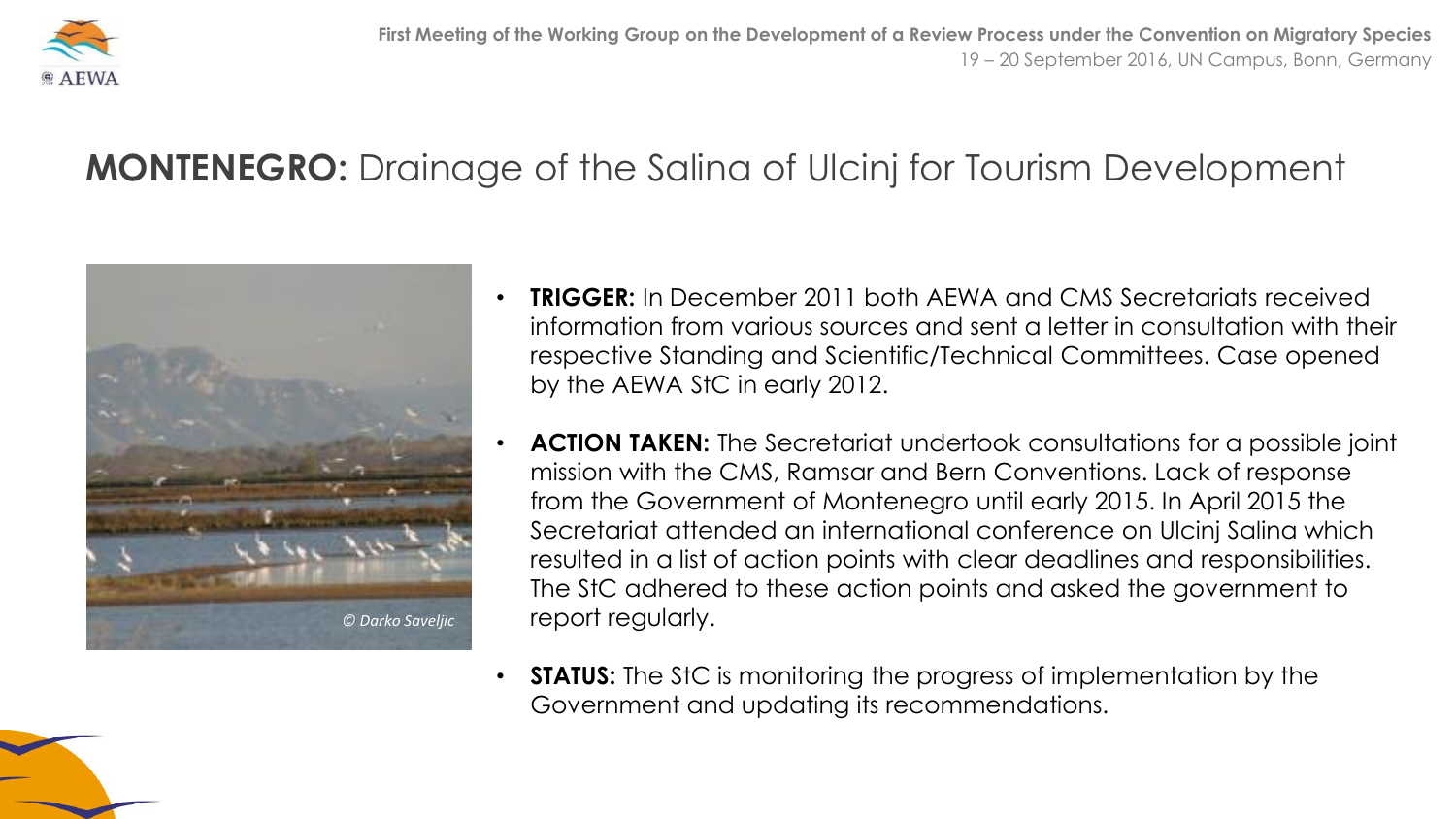

**BULGARIA:** Windfarming project adjacent to Lake Durankulak posing risk to the globally threatened Red-breasted Goose (*Branta ruficollis*)



• **TRIGGER:** In February 2012 the Secretariat received IRP info sheet from BSPB/BirdLife Bulgaria concerning plans for a new windfarm to be situated directly between the roosting and feeding sites of Red-breasted Geese in the vicinity of Lake Durankulak.

Up to 90% of the global RbG population is known to winter in the Lake Durankulak and adjacent Lake Shabla area.

- **ACTION TAKEN:** Lengthy correspondence with the Government of Bulgaria. On-the-spot assessment mission declined by the Government due to ongoing appeals and hearing in the court of justice. The Secretariat met with representatives of the Ministry of Environment. One new protected area designated and another enlarged.
- **STATUS:** Further information and update expected before the StC to decide on the next steps of the procedure.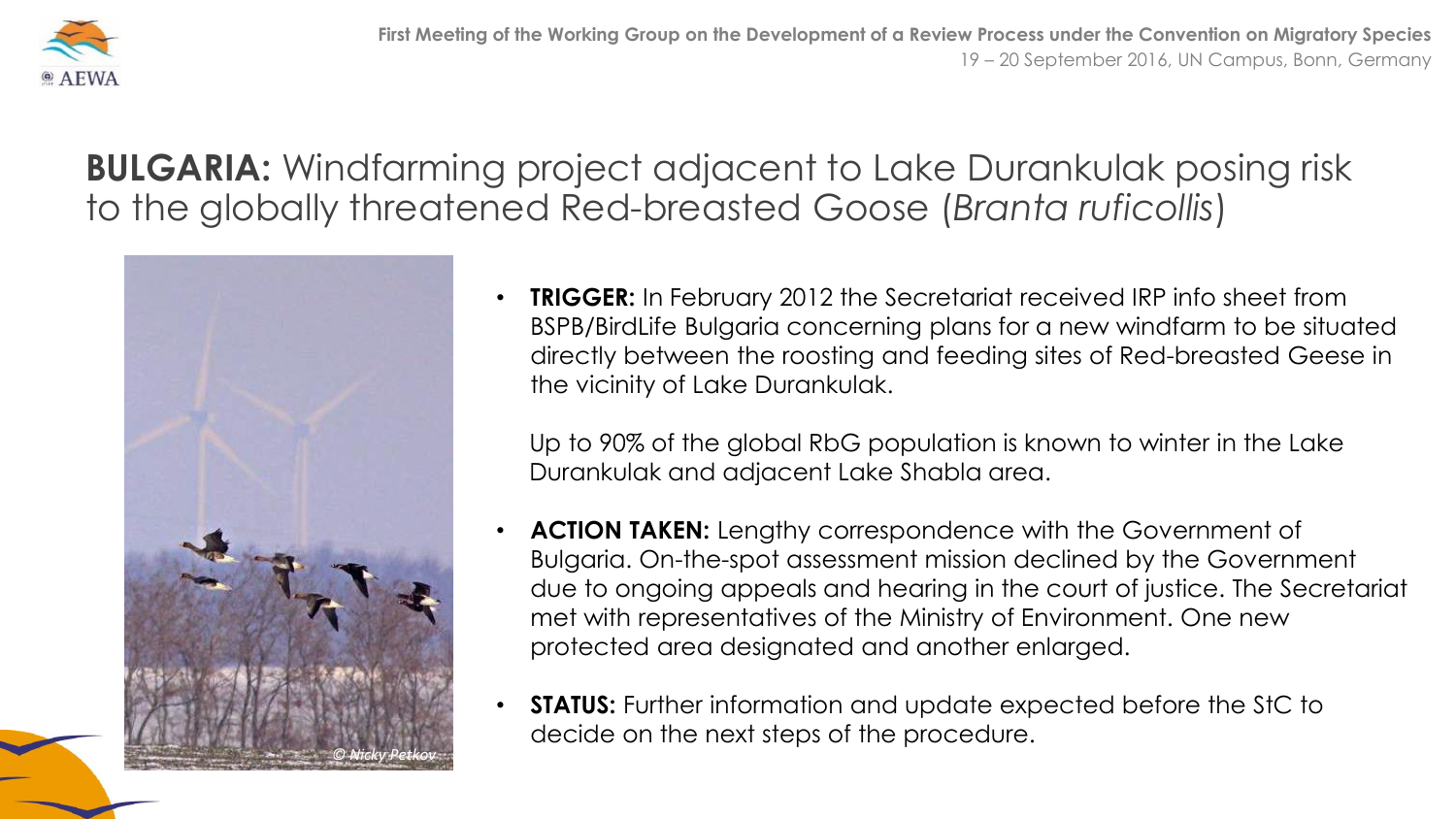

#### **ICELAND:** Icelandic forestry policy - lowland afforestation threatening breeding habitats of AEWA-listed waterbird species



- **TRIGGER:** In April 2014 the Secretariat received IRP info sheet from Fuglavernd (BirdLife partner in Iceland) concerning plans for largescale state-subsidised lowland afforestation mainly for timber production and involving non-native species of trees.
- **ACTION TAKEN:** In July 2014 a joint AEWA/Bern/Ramsar/CAFF on-thespot assessment mission was welcomed by the Ministry of Environment and finally took place in May 2016 (narrowed down by the Government to an AEWA/Bern mission). In September 2016 a detailed draft mission report was produced and submitted to relevant national authorities for review and comments.
- **STATUS:** Feedback on the report from the Icelandic Ministry of Environment is expected. The Report will be submitted to the StC to decide on the next steps of the procedure. The Bern Convention StC will consider this report too.